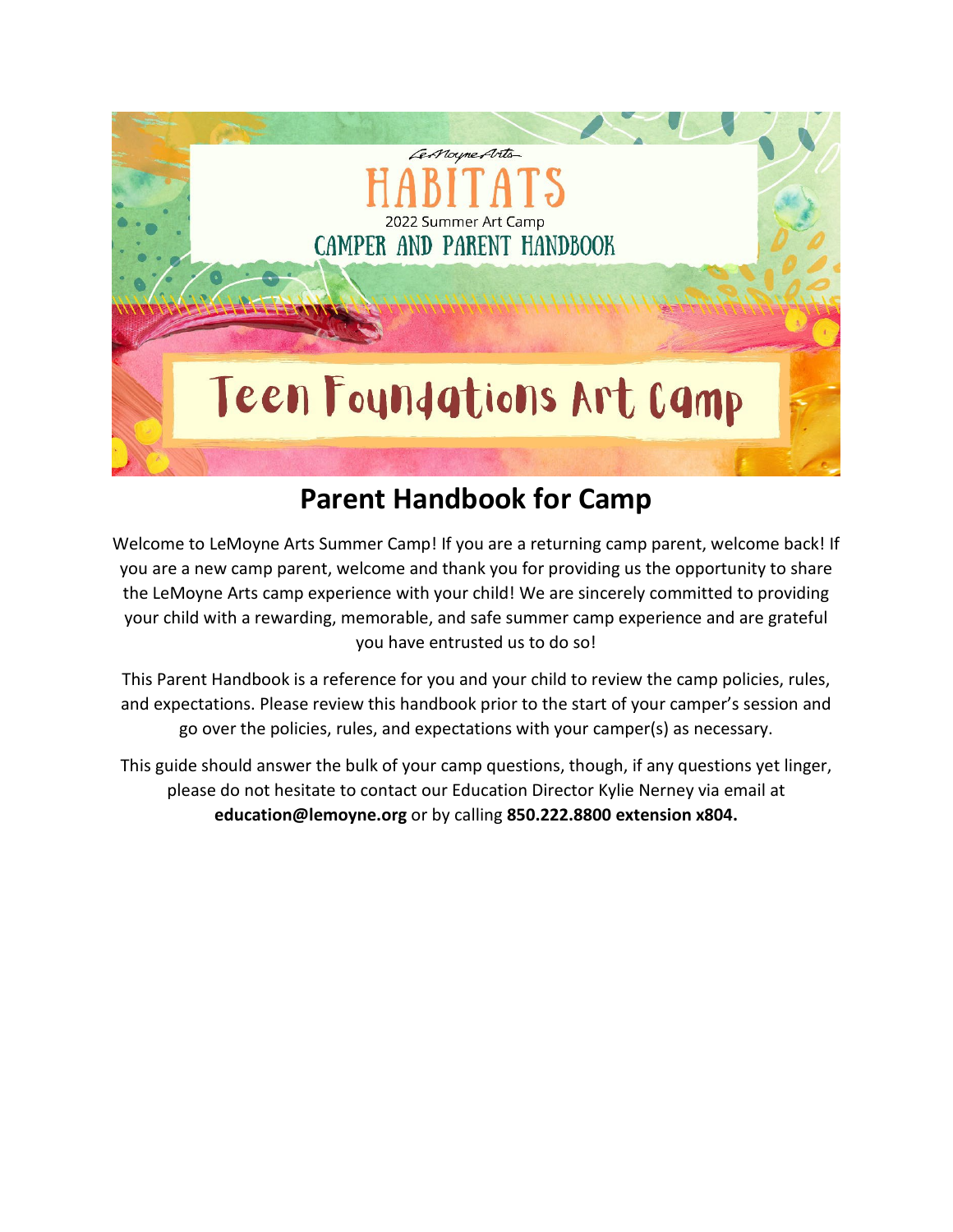# **Supervision**

Camp staff is comprised of a diverse group of individuals, all passionate about making this camp the best it may be! All staff and volunteers are screened for a background check through the Florida Department of Children and Families to ensure that campers are always safe and supervised during their time at camp.

Parents, guardians, and those approved to pick up campers at the end of the day will be asked to present a valid I.D. to staff at checkout. Should there be an alternate person approved to pick-up your camper, we ask you provide us their name in advance so that we may add them to the approved authorized pick-up list for that camper.

### **Registration**

Registration is on a first-come, first-served basis. There is no charge to be on a waiting list. There is no charge associated with transferring your registration to an alternate available session should you find your child is unable to attend a session as planned. In this instance, we ask that you inform us of this need as soon as possible so that we may adjust our rosters accordingly. Likewise, please inform us as soon as you are able if you need to cancel a registration. Many members of the community look forward to the summer camp every year, and we are eager to allow them the opportunity to attend should a spot open up!

This year the enrollment fee includes a nonrefundable \$100.00 deposit. In the even that you need to cancel your registration, a partial refund for the session will be issued so long as the cancelation falls within at least *seven days* prior to the start of your cancelled session. The \$100.00 non-refundable camp deposit will then, in this case, be forfeit.

#### **Allergy, Medication, and Accom Policy**

LeMoyne Arts will make every reasonable effort and accommodation for campers with severe allergies, and/or medication needs. Campers with food allergies will be provided a clean space in which to enjoy their meals, and allergens will be kept separate from said space. All campers are asked to clean their hands before and after lunch, and this will be additionally stressed in groups where severe allergies are present. At no time will LeMoyne Arts staff publicize camper allergies beyond indicating the clean eating area. The same policy stands for campers who require medication throughout the course of the day, or those with other accommodations. Should your camper have a medication they will be taking during the camp day, we ask you clearly label the medication and provide the education director with notice on how/when your camper will be taking the medication so we can ensure that is done accordingly. This information is confidential, and will not be disclosed by LeMoyne Arts staff.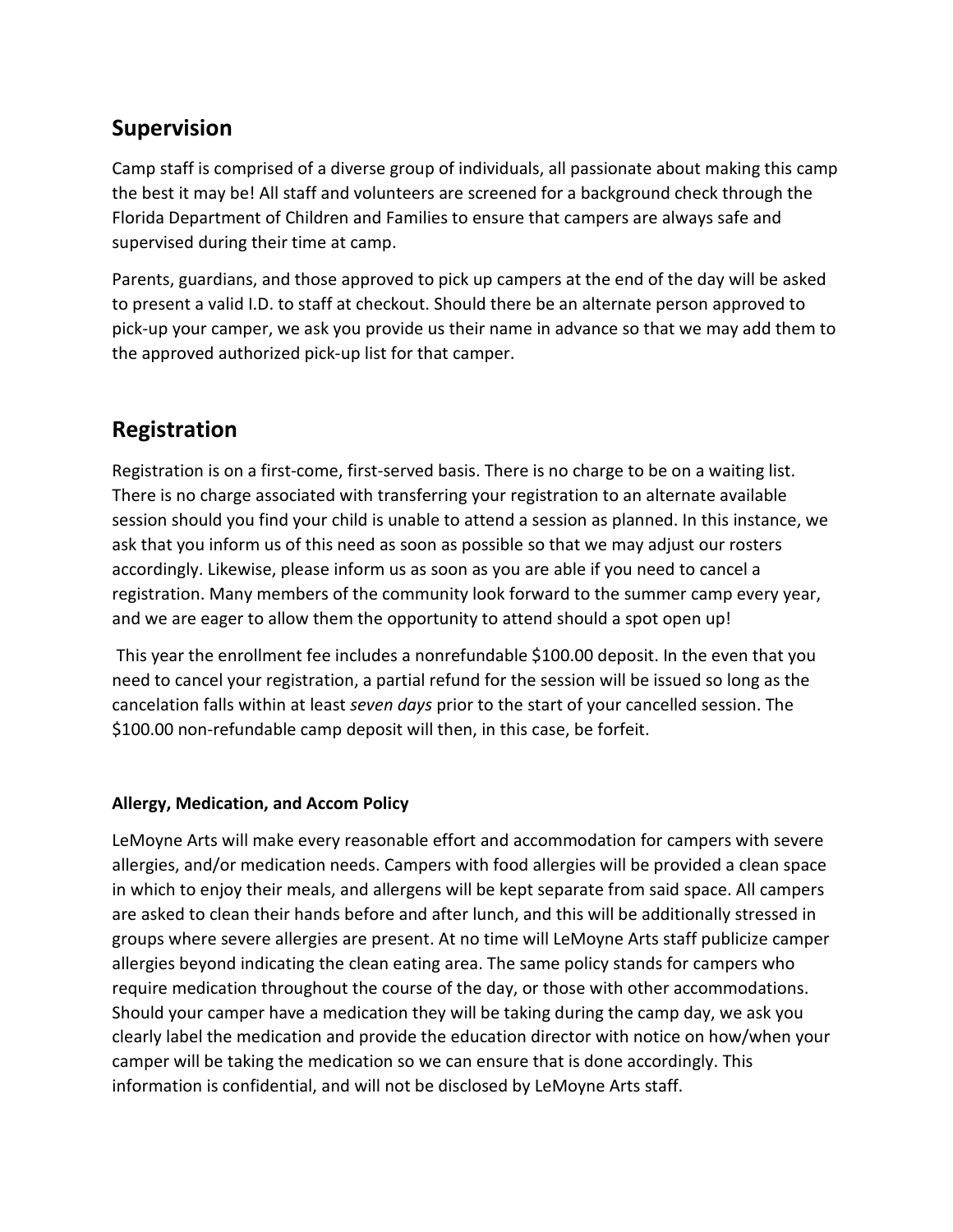Our staff seeks to make the camp experience comfortable for all campers so if there is an accommodation your camper may require or benefit from please let us know in advance.

#### **Camp Hours**

Camp classes will be held from 8:30AM to 5:00PM, with two snack breaks, a lunch period, and an hour of free time. Early drop off is available beginning at 7:45AM and will continue until classes *begin* at 8:30AM. Pickup is available until 5:30PM. Half-day sessions are available for either the morning or afternoon portions of the day. Morning half-day drop-off begins at 7:45AM and pickup takes place during the lunch/free time window of 12:00PM to 1:30PM. Afternoon half-day drop-off begins at 12:00PM to 1:30PM with pickup available until 5:30PM.

A breakdown of the daily camp schedule is as follows:

| $7:45 - 8:30$  | Early drop off                |
|----------------|-------------------------------|
| $8:30 - 10:00$ | Morning class                 |
| 10:00 - 10:30  | Snack                         |
| 10:30 - 12:00  | <b>Morning class</b>          |
| 12:00 - 12:30  | Tunch                         |
| 12:30 - 1:30   | Free time                     |
| 1:30 - 3:00    | Afternoon class               |
| $3:00 - 3:30$  | Snack                         |
|                | $3:30 - 5:00$ Afternoon class |
| 5:00 - 5:30    | Late pickup                   |

#### **Structure**

Campers will be grouped by age in class groups and will travel through four studios during the full day participating in ceramic, drawing/painting, sculpture, and mixed media classes. Campers are encouraged to engage in conversation, make new friends, share their artwork, and foster their inner artist!

Throughout the day campers will have two snacks breaks, and one break for lunch, followed by a free time period featuring four stations campers may choose from.

If you have a camper who would like to be in a group with another camper, please let us know during registration by adding a note to your registration submission, or by sending us an email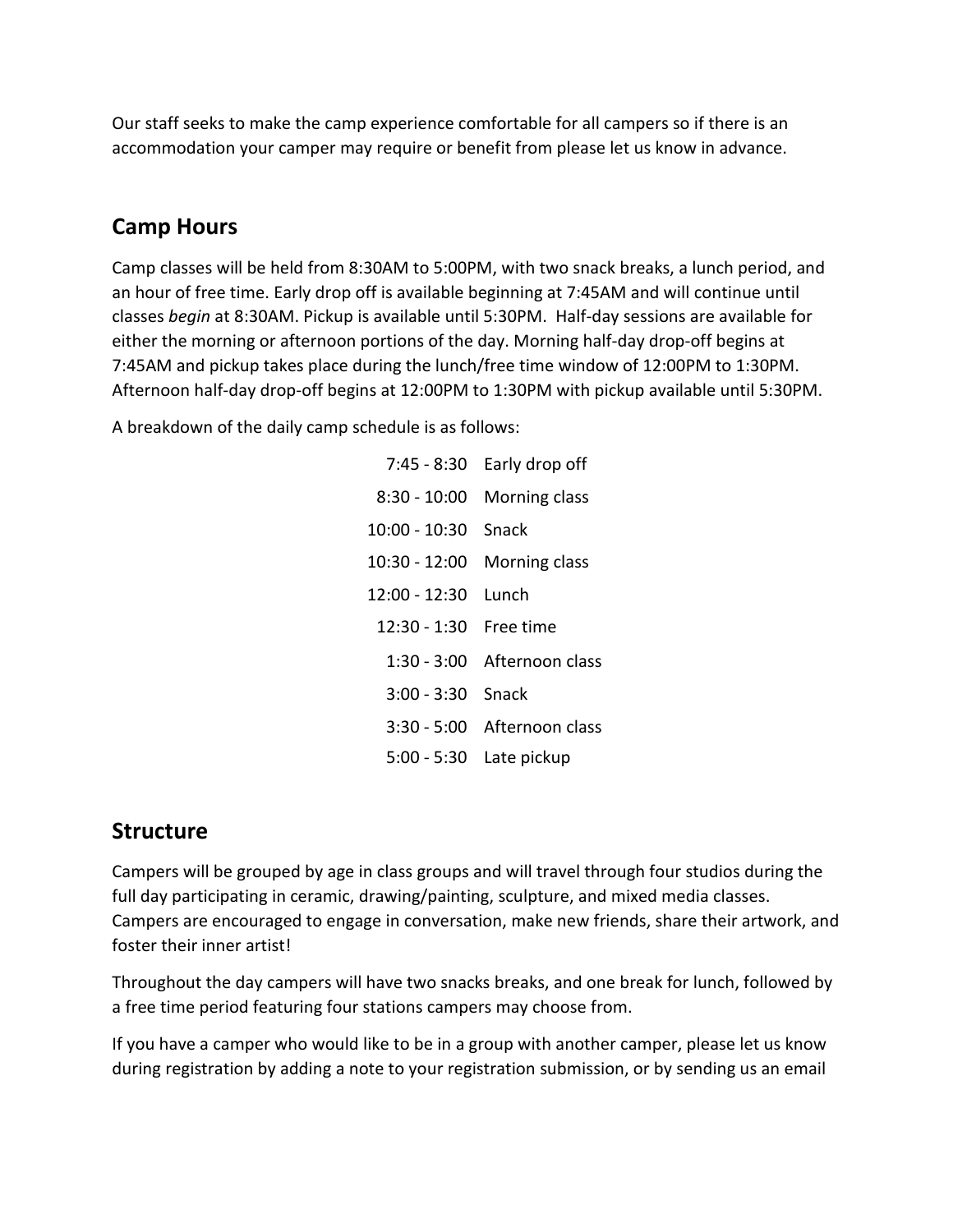at [education@lemoyne.org](mailto:education@lemoyne.org) and we will try to accommodate the request to the best of our ability.

# **Arty Party**

The last Friday of each session we will be hosting an Arty Party in which guardians are invited to view the campers work and celebrate their art making with refreshments! We welcome guardians to bring snacks, drinks, plates, cups and utensils to support Arty Party. Following the Arty Party guardians and campers are welcomed to collect camper artwork. Campers may stay during the afternoon to watch a session related movie rated G or PG, and play games, or go home with their guardian after the party.

All artwork not collected after Arty Party will be reviewed for camper names. Work that is identified will be saved for the camper, and unidentified work will be considered abandoned.

### **Personal Items**

Campers are asked to bring backpacks, a water bottle, 2 snacks, and a lunch to camp. Many campers decide to bring small stuffed animals or toys for comfort, but we would like to stress that if a child does bring a personal item such as a stuffed animal or toy, they are to leave them in their cubbies during classes. Any toys kids bring are coming into an environment where they are liable to get paint or other art making materials on them. Parents and campers should be aware of this.

Phones and personal electronics are permitted in the building, but we advise that campers leave their phones in their cubbies/refrain from using them in class. In case of an emergency, campers are welcome to use the phones in the director's office. All other personal electronics including tablets, gaming devices, air pods, and the like are to be left in camper cubbies only to be taken out during lunch and free time.

Personal items that are not allowed include, but are not limited to:

- Bedding (pillows, blankets, etc.)
- Sharp objects (pocket knives, exacto knives, needles)
- Inappropriate paraphernalia
- Anything with crude/inflammatory language on it
- High value toys (to prevent any damage to them)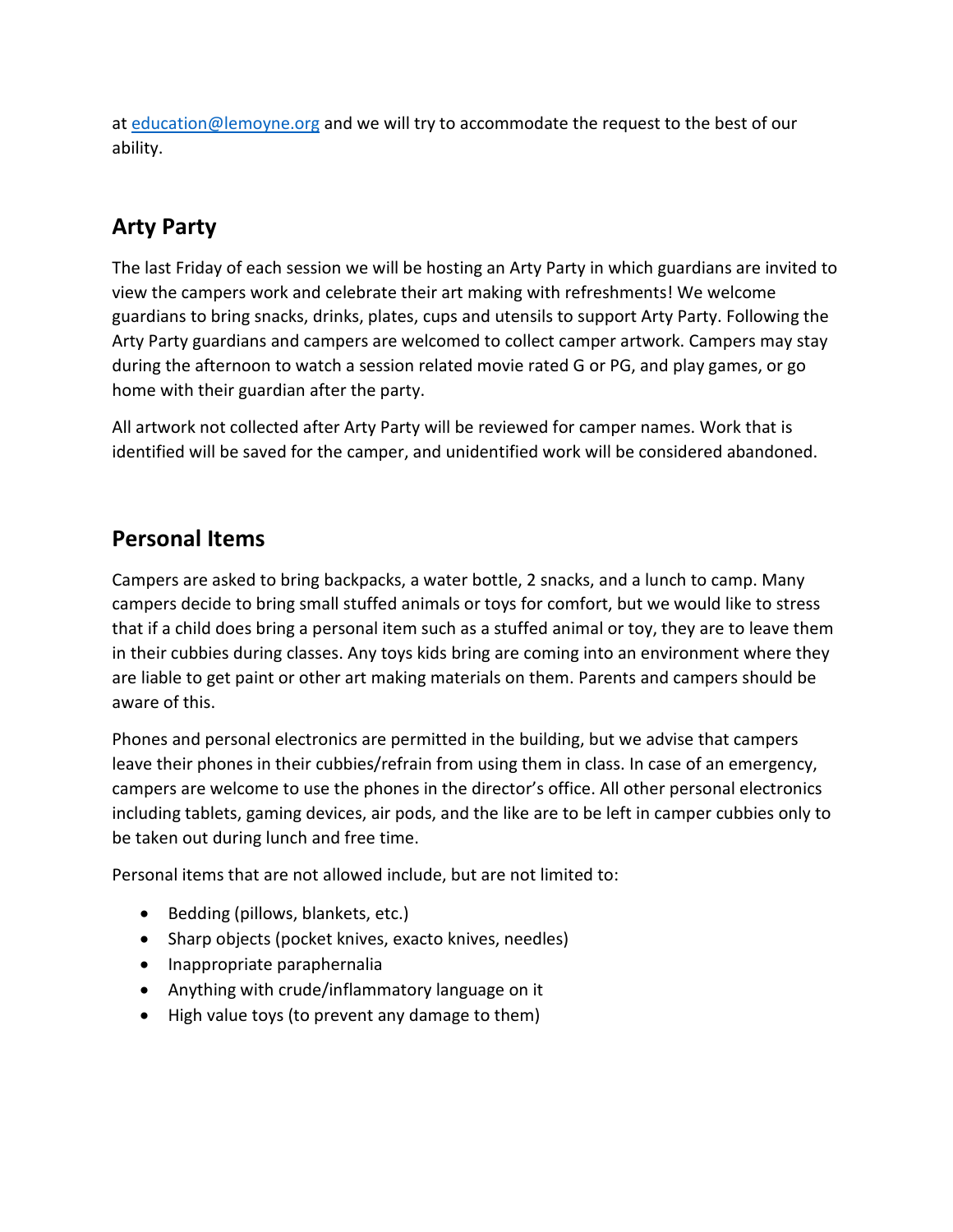### **Behavior Policy**

Campers are expected to maintain appropriate conversations and behaviors while attending LeMoyne Arts Camp to ensure the camp is enjoyable for all who attend. Our camp is operated on a basis of respect, including respect for other campers, the instructors and staff, the art materials, the facility, and the evolving self. Should a camper exhibit disruptive patterns, we will take steps to address these disruptions with the camper as deemed necessary. Such steps may include but are not limited to speaking one-on-one with a camper to better ascertain the nature of their issue, speaking with their parents for more direct mediation, or speaking with a camp class as a whole about behavioral expectations.

We ask campers cause no damage to the LeMoyne Arts Education Center, or other property. By no means are campers allowed to touch the sculptures in the garden, walk on the rims of the fountains in the garden, or enter the kiln space. This is for the safety of our campers and staff as well as the sculptures in LeMoyne Arts Center's permanent collection, which reside in the garden.

Camp staff will make every effort to ensure our camp is a positive and productive learning environment, supervising classes, meals, and free time activities accordingly. Camp staff is trained and expected to treat both campers and their parents with kindness and respect. It is our expectation and hope, therefore, that they will be treated the same way in turn. Campers are expected to keep interactions with fellow campers pleasant and polite. Physical violence and acts of purposeful aggression will not be permitted at camp. Likewise, bullying of any form, whether it takes place within the camp or outside of it, involving campers will not be tolerated.

Campers may find themselves frustrated through the learning and creative process. We encourage these campers to speak with their instructors or camp staff so we may find a suitable resolution for their frustrations. We are sincerely committed to making this camp a positive environment for all students and maintain a zero-tolerance stance on all forms of discrimination. Should we find that any student or staff member does not reflect this stance, we will act accordingly to correct this behavior.

Please be mindful that the camp structure is set for long periods of time dedicated to art making. As in any school environment, the expectation is that children remain engaged in the art making process. Additionally, the camp environment is one which is built upon art learning and the growth and development of art making. It is our expectation that campers behave in a manner akin to how they would behave in a school environment. If your camper has special needs or accommodations that we as staff may make to improve their experience at camp, please let us know by notating them in the registration form. These may include but are not limited to allergies, physical or cognitive disabilities, mental health accommodations, or medications.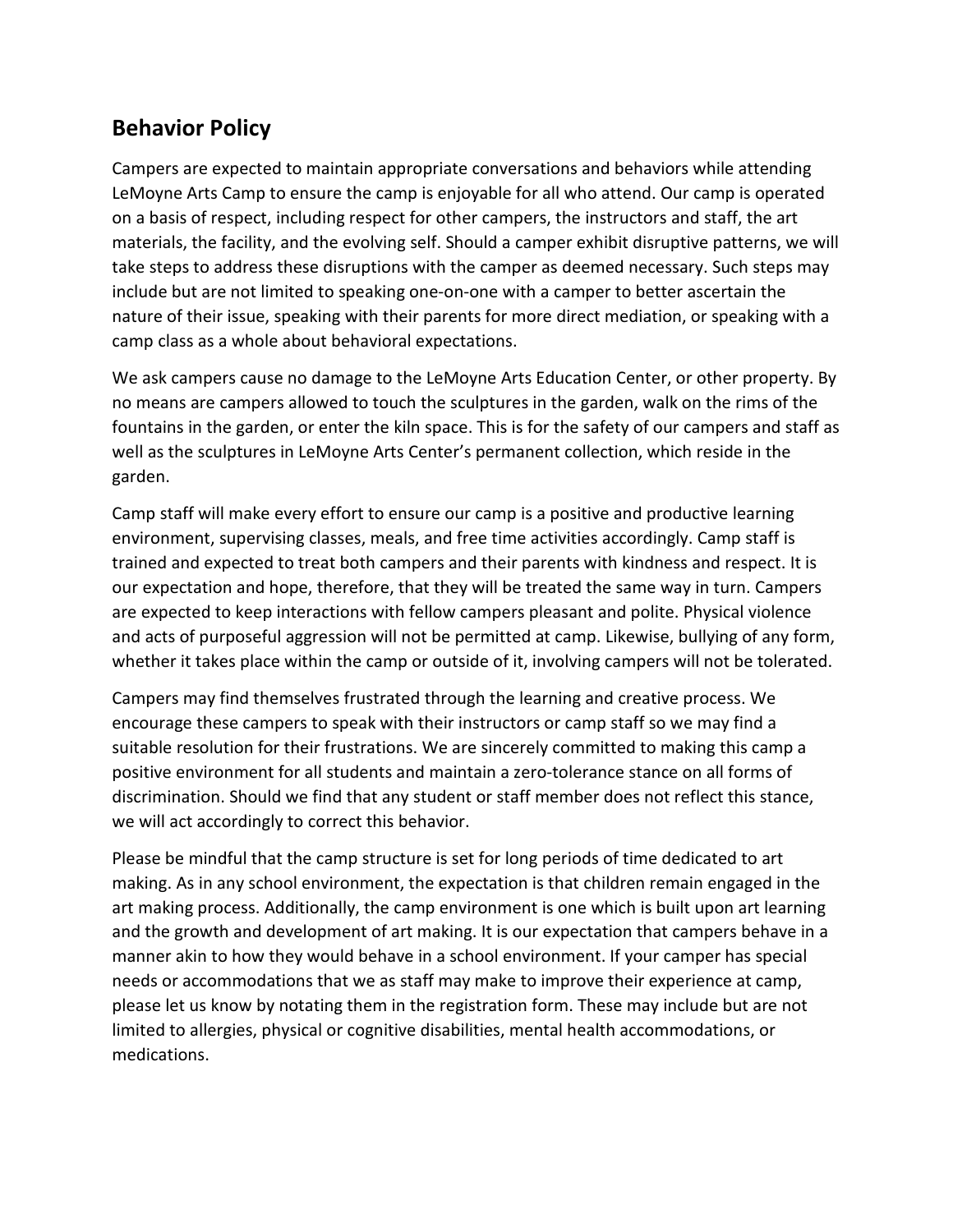# **Cancellations**

LeMoyne Arts reserves the right to cancel the registration of any child whose parents verbally abuse staff, fellow campers, or camp parents. Such abuse may include but is not limited to malicious sarcasm, unwarranted criticism, yelling, screaming, and/or negative or discriminatory comments directed at staff, campers, or other parents. Should a case kind of abuse arise, the Education and Executive Directors of the LeMoyne Arts Camp reserve the right to take appropriate action to ensure the safety of all campers, staff, and camp parents. Likewise, should a student be found to be putting the health and safety of staff, other campers, or camper parents in danger, the director of the LeMoyne Arts Camp reserves the right to dismiss that child from the camp session.

In such a case that a camper has exhibited extreme enough behavior to warrant their dismissal from camp, their guardian will be contacted for a discussion on the child's behavior with the Education Director. Such cases are rare and will only arise after repeated intervention on the behalf of camp staff has been proven ineffective. In these extreme circumstances, the child's registration is not eligible for refund as they are being dismissed for having breached the agreement of the policies, rules, and other guidelines outlined in this document.